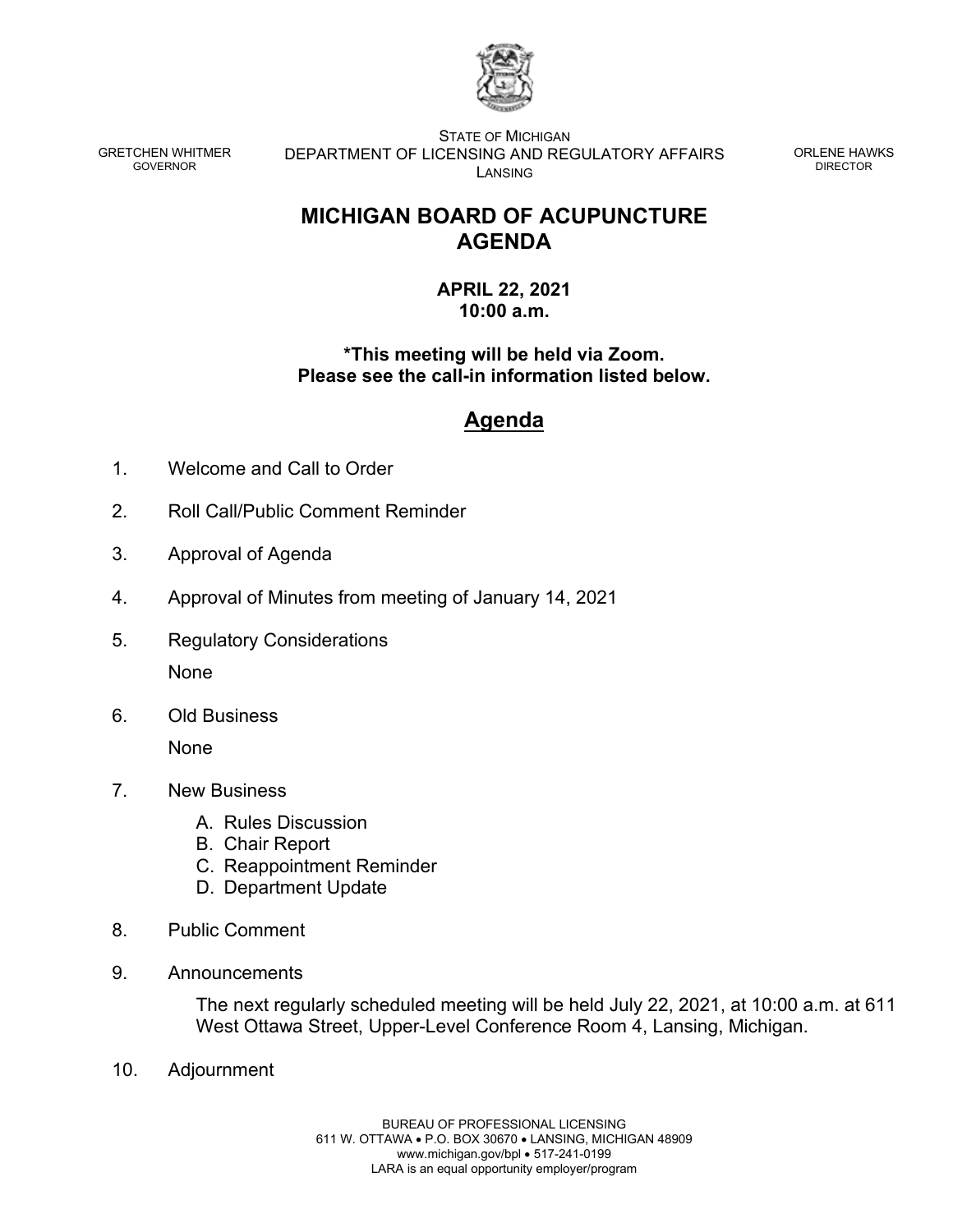Michigan Board of Acupuncture Agenda April 22, 2021 Page 2 of 3

## **NOTE:**

**\*\***Pursuant to MCL 15.263, 15.263a, and Ingham County Resolution #21-138 to mitigate the spread of COVID-19 by practicing social-distancing measures, **the meeting scheduled for April 22, 2021 will be held virtually using Zoom**. All members of the public may attend and participate in this meeting by dialing the number below at the time of the meeting.

### **Web Link:**

<https://us02web.zoom.us/j/88100822996?pwd=Yy9YL0RTTFBkN3F6cmVHd0hsTUxmZz09>

Password: 027575

#### **Phone Number:**

Dial: 888-684-8852 Conference code: 335451

The meeting will begin at its regularly scheduled time, but members of the public may access the meeting at the above phone number 15 minutes before it begins.

To minimize disruptions, until the time designated by the Board for public comment, members of the public will be muted to the Board and other attendees and participants. During the time designated by the Board for public comment, members of public will no longer be muted and may participate and provide their comments by orderly speaking using the microphone on their phone. All existing Board rules regarding public comment (including rules designed to minimize disruptions and allow for full public participation) still apply.

All quorum rules still apply. In the event of a disconnection caused by the meeting host, the Board will be considered to be in recess. Every effort will be made to reestablish a publicly accessible connection. If the host is unable to do so within a period of 30 minutes from the time of the disconnection, the Board will adjourn and not address any new business until its next meeting. Any decisions made prior to the disconnection will be binding. The Board will not recess or adjourn due to technical or other issues experienced by individual members of the public that render them unable to attend or participate in the meeting.

Members of the public who are speech or hearing impaired may attend and participate in this meeting by dialing 7-1-1 and using the Michigan Relay service. More information about this service may be found at [https://www.michigan.gov/mpsc/0,9535,7-395-](https://www.michigan.gov/mpsc/0,9535,7-395-93308_93325_93425_94040_94041---,00.html) 93308\_93325\_93425\_94040\_94041---,00.html